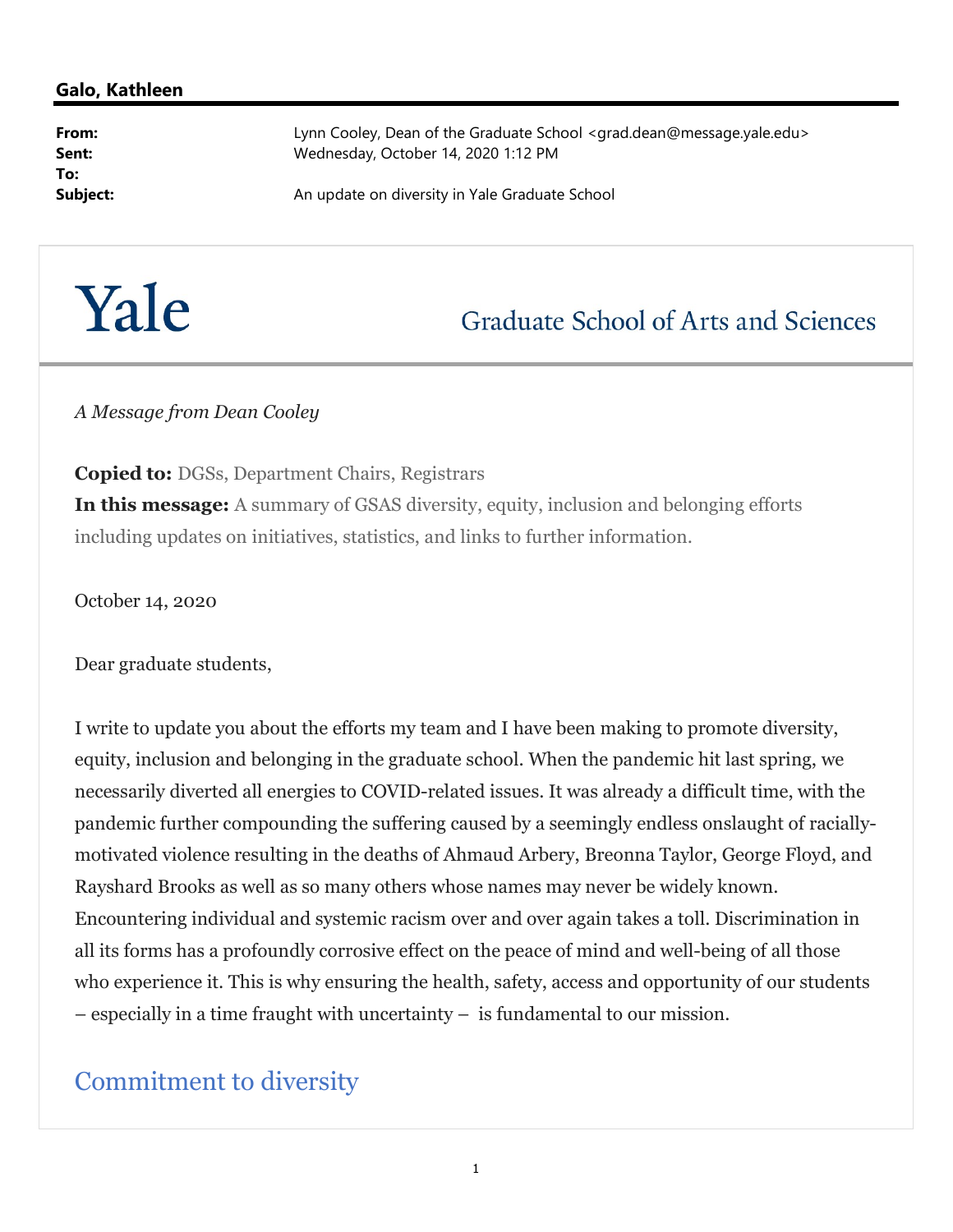While the definition of diversity is sometimes viewed as tantamount to race and gender issues, in our understanding it also includes socio-economic distinctions, religious beliefs, political perspectives, sexual preferences, and many other ways of thinking and existing in the world.

Educating a diverse student body is the means to our intellectual goals as well as our pursuit of social justice. Providing an environment where every student can reach their potential must be woven into our institutional culture with the understanding that diversity implies an evolving process. As such, it requires continued effort to ensure everyone feels respected by our community and supported in their work.

Yale joins 500 member universities in the Council of Graduate Schools (CGS) in its commitment to diversity. In its Statement of Principles, CGS recognizes "that diversity, equity, access, and inclusion are critical to the excellence of graduate education."

Our recent efforts to diversify our student body and provide them a supportive home at Yale are summarized below.

## Diversity updates at GSAS

- 1. Since the inception of the Dean's Emerging Scholars Initiative in 2016:
	- $\circ$  61 incoming graduate students have received the <u>Dean's Emerging Scholars</u> Fellowship
	- o 40 matriculating graduate students have received the Dean's Emerging Scholars Research Award. 10 will be awarded in November 2020
	- o 21 participants have completed the year-long Emerging Scholars Initiative Post-Baccalaureate Research Education Program (ESI PREP). 19 (90%) of the 21 are in graduate school programs (PhD, MA) and 2 (10%) are in professional school programs (JD, MPH) at Yale and across the nation. Six were extended offers to Yale and three accepted. Five participants are currently in the 2020-2021 ESI PREP cohort.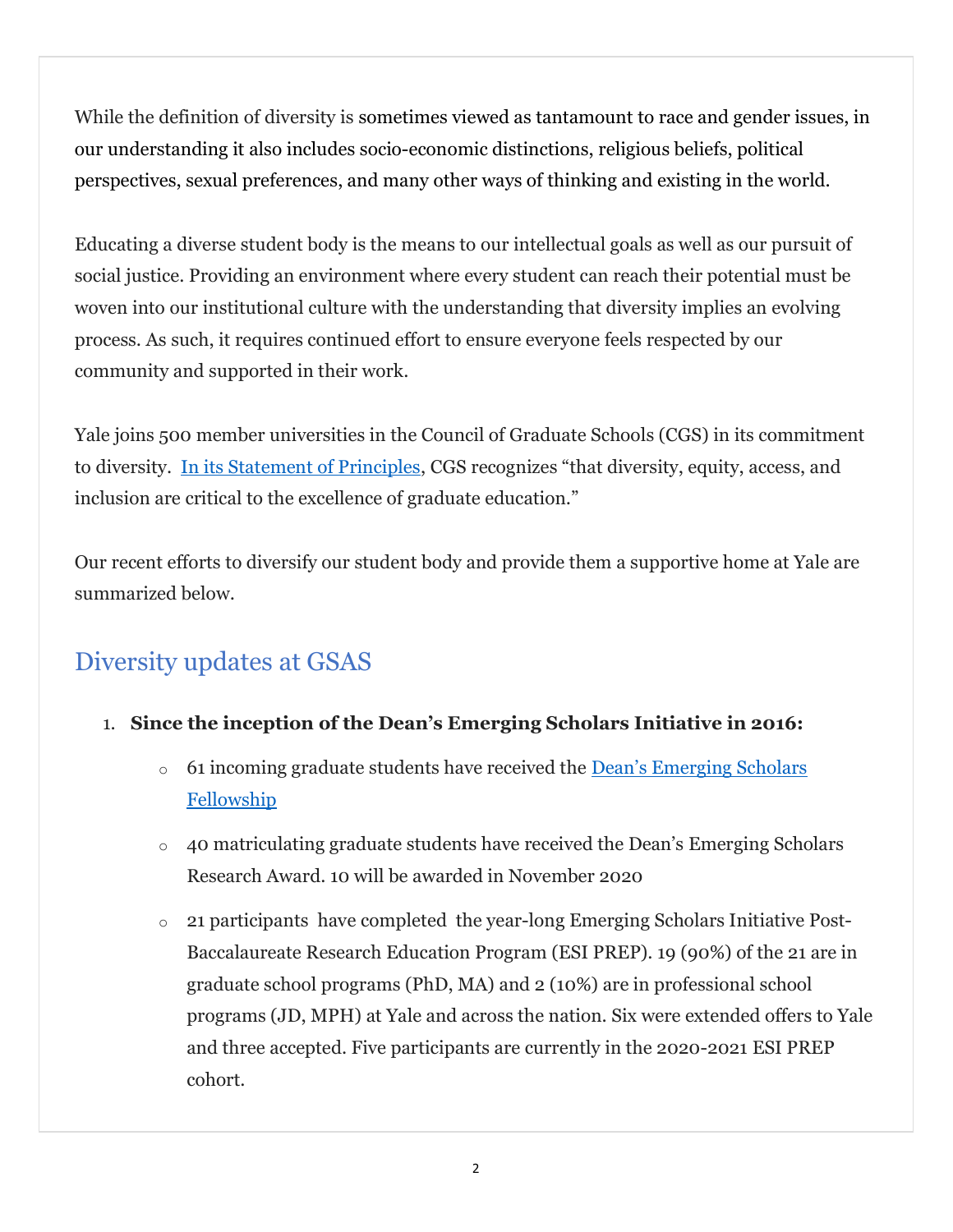- o 22 National Institutes of Health PREP participants completed the program during the 2014-2019 grant funding cycle. All 22 (100%) are still connected to the biomedical sciences in some capacity. 19 (86%) of the 22 entered graduate programs in the biomedical sciences within two years of completing the program. Two (9%) remained in Yale laboratories as research assistants and one (5%) is working in the field of AIDS awareness while preparing to retake the MCAT. Of the 19 who entered graduate programs 17 (89%) entered PhD or MD/PhD programs. One entered an MS graduate program in biomedical sciences and one entered an MD program. Of the 19 who are in graduate programs, nine (47%) were offered admission to Yale, with five of the nine (55%) currently matriculating in a Yale BBS PhD program.
- 2. A piloted version of the Transitions: First-Year Experience Program was extended to the entire fall incoming cohort (approximately 612 students). As such, 35 Peer Orientation Mentors were hired to help create community and share strategies for navigating the graduate school experience, each covering a small group of 15-20 incoming students.
- 3. Over the last five years, there was a 61% increase in applications from underrepresented students with a corresponding 30% increase in offers, and a 45% increase of acceptances.
- 4. 30+ prospective students who were extended offers of admission for Fall 2020 participated in the Diversity Recruitment Days just before campus closings in March 2020 due to COVID-19.
- 5. 70+ prospective students participated in each of the two virtual sessions for the **Diversity** Preview Days on September 24 and October 1, 2020.
- 6. Additional recruitment initiatives continue including:
	- o Participation in graduate school fairs and conference.
	- o The establishment of partnerships with Historically Black Colleges and Universities (HBCUs) and Hispanic-Serving Institutions (HSIs)
	- o Collaborations with national consortia
	- o Yale campus visits (online for Fall 2020)